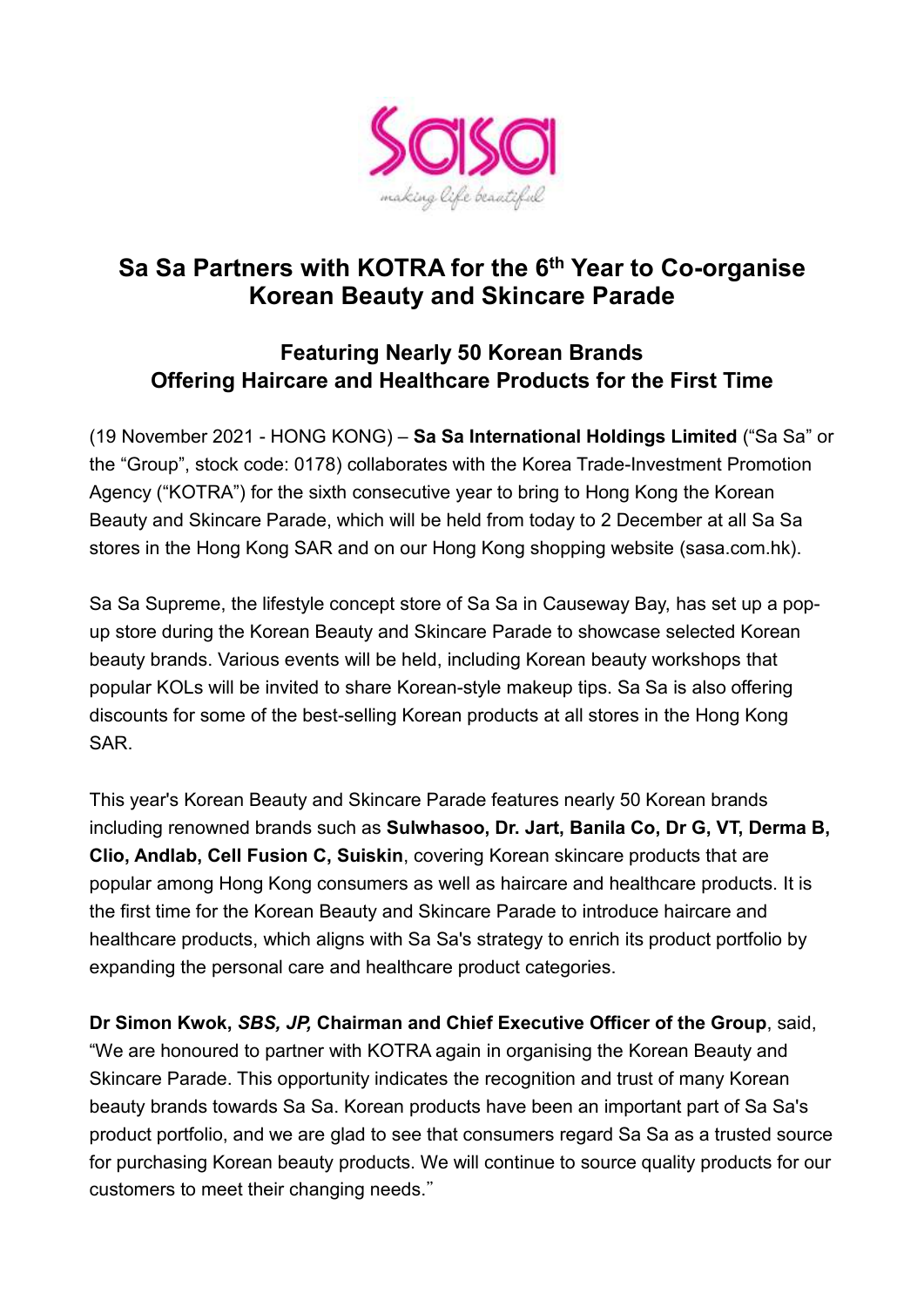*Sa Sa Partners with KOTRA for the 6 th Year to Co-organise Korean Beauty and Skincare Parade Featuring Nearly 50 Korean Brands and Offering Haircare and Healthcare Products for the First Time 19 November 2021 / Page 2*

This year's Korean Beauty and Skincare Parade welcomes five new brands, including skincare brands **Eoyunggam** and **Abib**, makeup brand **Espoir**, haircare brand **Dr. For Hair**, and health and beauty brand **Lacto-Fit**, demonstrating Sa Sa's ability to support the brands' growth and nurture exclusive brands. Earlier this year, Sa Sa obtained the sole distributorship of the renowned Korean health and beauty brand "BB Lab" for the Hong Kong and Macau SARs. The Group will continue to introduce more exclusive brands to enrich our exclusive product portfolio and enhance profit margins.



Photo 1: Sa Sa Supreme, the lifestyle concept store of Sa Sa in Causeway Bay, has set up a pop-up store during the Korean Beauty and Skincare Parade to showcase selected Korean beauty brands.